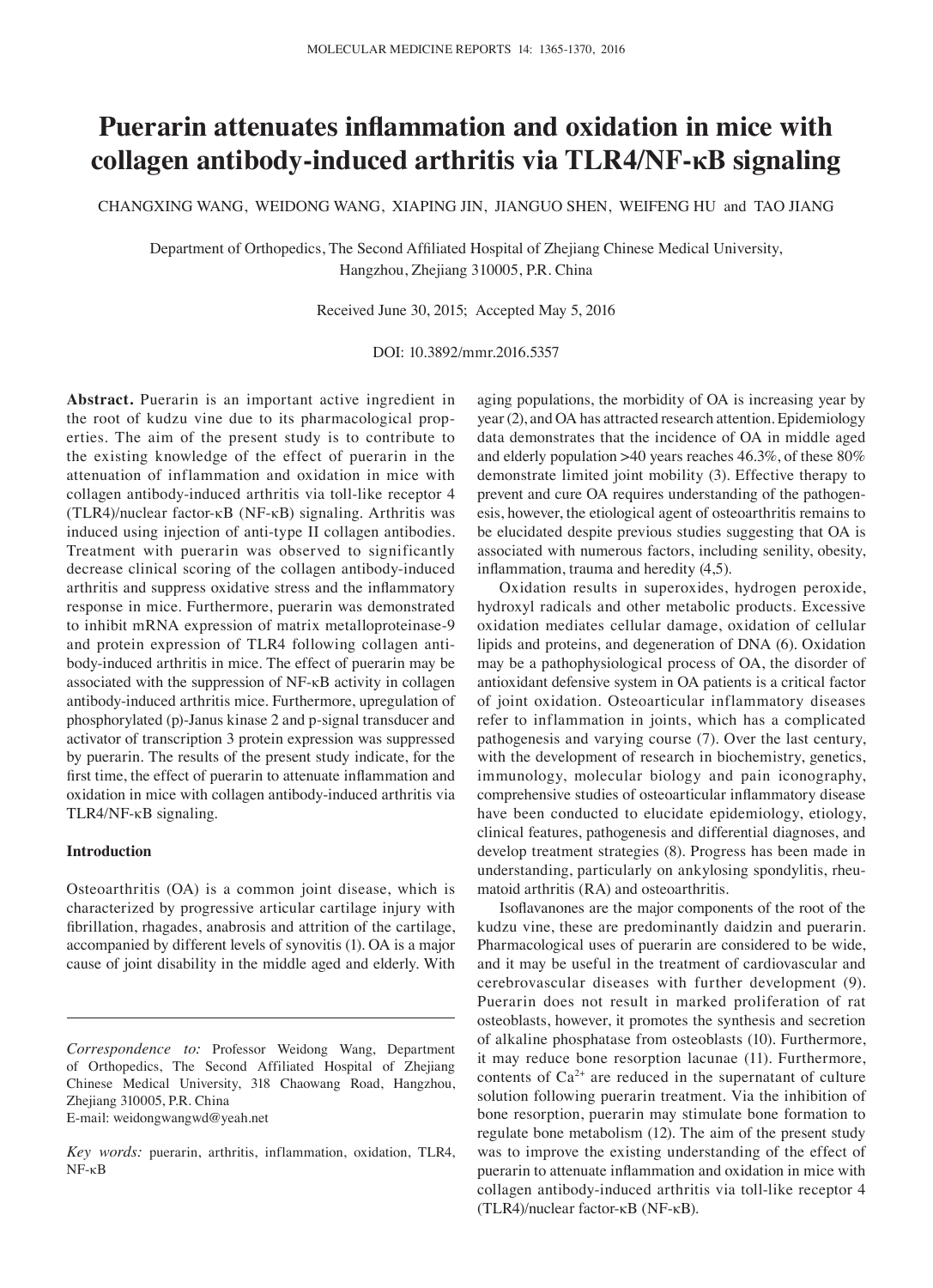# **Materials and methods**

*Mice and experimental groups.* Male DBA1/J mice (26 mice; age, 8 weeks; weight, 30-40 g) were acquired from The Second Affiliated Hospital of Zhejiang Chinese Medical University (Hangzhou, China). The mice were housed in a 22°C temperature controlled room with 50-60% humidity, a 12 h light/dark cycle, and free access to food and water. The mice were randomly divided into three groups: Control group  $(n=6)$ , model group  $(n=10)$  and puerarin group  $(n=10)$ . In the model and puerarin groups, DBA1/J mice were injected with 4 mg collagen antibody (clones D1, F10, A2 and D8 to collagen type II; Chemicon; EMD Millipore, Billerica, MA, USA). Mice with collagen antibody-induced arthritis in the puerarin group were injected with 100 mg/kg puerarin (chemical structure presented in Fig. 1; Sigma-Aldrich, St. Louis, MO, USA) in 20% propanediol via the tail vein for each day for 7 days. Mice in the control and model groups were injected with same volume of saline. Observational clinical scores was determined on a scale from 0 to 3, using a digital Vernier caliper (VWR International, Radnor, PA, USA) as follows:  $0$  = normal paws, no swelling or redness;  $1$  = swelling and/or redness in one digit or in the ankle; 2= swelling and/or redness in one or two digits and ankle, and 3= entire paw is swollen or red.

*Reverse transcription‑quantitative polymerase chain reac‑ tion (RT‑qPCR).* Mice were anaesthetized and sacrificed using amobarbital (80 mg/kg; Sigma-Aldrich), then arthritis tissue samples from the knee joint were obtained and washed with phosphate-buffered saline. Total RNA was isolated from arthritis tissue samples using TRIzol (Invitrogen; Thermo Fisher Scientific, Inc., Waltham, MA, USA). Total RNA was used for cDNA synthesis by incubation with M-MLV Reverse Transcriptase (Invitrogen; Thermo Fisher Scientific, Inc.) for 1 h at 37˚C. qPCR was conducted using ABI 7500 Real-Time PCR System with SYBR Green Master mix (Takara Bio, Inc., Otsu, Japan). Primers used were as follows: Forward, 5'-CAC TGTAACTGGGGGCAACT-3' and reverse, 5'-CACTTC TTGTCAGCGTCGAA-3' for matrix metalloproteinase 9 (MMP-9), and forward, 5'-GGCATTGCTCTCAATGAC AA-3' and reverse, 5'-TGTGAGGGAGAT GCTCAGTG-3' for GAPDH. Cycling conditions were as follows: 94˚C for 10 min; followed by 40 cycles at 95˚C for 30 sec, 58˚C for 45 sec and 72˚C for 45 sec; and 72˚C for 7 min. The mRNA expression of MMP-9 was calculated using the formula 2<sup>-∆∆Cq</sup> method (13).

*Western blot analysis.* Tissue samples from the knee joint (50 mg) were harvested and homogenized, and protein extracted with radioimmunoprecipitation buffer (Beyotime Institute of Biotechnology, Haimen, China). The protein was quantified using BCA Protein assay kit (Sangon Biotech Co., Ltd., Shanghai, China). Equal quantities of proteins (50-100  $\mu$ g) were separated on 12% SDS-PAGE gels for 20 min and transferred onto polyvinylidene difluoride membranes (EMD Millipore) at 100 V for 1 h. The membrane was then blocked with 5% non-fat milk in Tris-buffered saline containing 0.1% Tween 20 (TBST) for 2 h. The membrane was incubated with antibodies against TLR4 (1:2,000; cat. no. 14358; Cell Signaling Technology, Inc.,



Figure 1. Chemical structure of puerarin.



Figure 2. Observational clinical scores. \*\*P<0.05 vs. the control group, ##P<0.05 vs. the model group.

Danvers, MA, USA), phosphorylated Janus kinase 2 (p-JAK2; 1:2,000; cat. no. 8082; Cell Signaling Technology, Inc.), p-signal transducer and activator of transcription 3 (p-STAT3; 1:2,000; cat. no. 9145; Cell Signaling Technology, Inc.) and β-actin (1:2,000; cat. no. BB-2101-2; BestBio, Shanghai, China) overnight at 4˚C with agitation. Following washing with TBST and incubated with anti-rabbit immunoglobulin G secondary antibodies (1:5,000; cat. no. BB-2202-1; BestBio) for 2 h. The membrane was visualized with an enhanced chemiluminescence kit (cat. no. BB-3501-3; BestBio) according to the manufacturer's protocols and exposed to X‑ray film. Protein levels were assessed using MacBiophotonics Image J software (version 1.41a; imagej.net/mbf)

*Activitiy of malondialdehyde (MDA), superoxide dismutase (SOD), tumor necrosis factor‑α (TNF‑α), interleukin‑6 (IL‑6), caspase‑3 and NF‑κB.* Commercial ELISA kits were used to determine the levels of MDA (cat. no. BB-4709-1; BestBio), SOD (cat. no. BB-4710-2; BestBio), TNF-α (cat. no. H052; Nanjing Jiancheng Biological Engineering Institute, Nanjing, China), IL-6 (cat. no. H007; Nanjing Jiancheng Biological Engineering Institute) and caspase-3 (cat. no. BB-4106-2; BestBio) in knee joint arthritis samples, according to the manufacturer's protocols.

*Statistical analyses.* Data are presented as the mean ± standard deviation. SPSS 11.0 software (SPSS, Inc., Chicago, IL, USA) was used to perform one-way analysis of variance and Fisher's protected least significant difference test. P<0.05 was considered to indicate a statistically significant result.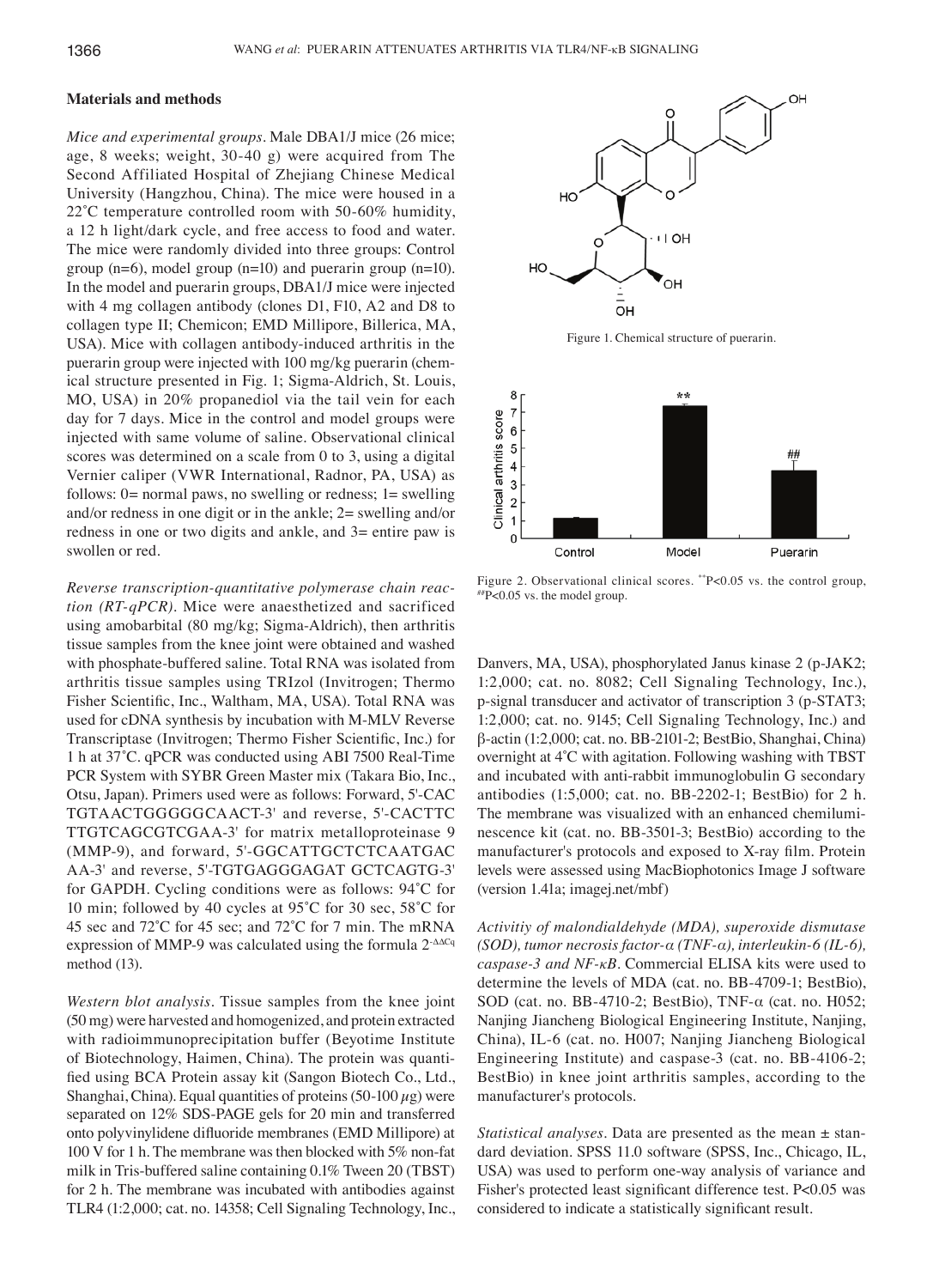

Figure 3. Oxidative stress in mice with collagen antibody-induced arthritis. (A) SOD and (B) MDA levels in collagen antibody-induced arthritis mice.<br>"P<0.05 vs. the control group,  $N$ P<0.05 vs. the model group. SOD, supero



Figure 4. Inflammatory response in mice with collagen antibody-induced arthritis. (A) TNF- $\alpha$  and (B) IL-6 levels in collagen antibody-induced arthritis mice.<br>\*\*P<0.05 vs. the control group, \*\*P<0.05 vs. the model group.

# **Results**

*Observational clinical scores were decreased in puerarin treated mice.* The effect of puerarin on observational clinical scores in mice with collagen antibody-induced arthritis was examined. As presented in Fig. 2, observational clinical scores were significantly increased in the collagen antibody-induced arthritis group compared with the non-arthritis control mice (P<0.05). Treatment of arthritis mice with 100 mg/kg puerarin for 7 days significantly reduced the observational clinical scores in collagen antibody-induced arthritis mice compared with the model mice (P<0.05; Fig. 2).

*Treatment with puerarin decreases the oxidative stress observed in mice with collagen antibody‑induced arthritis.*  The effect of puerarin on oxidative stress damage in arthritis was also investigated. As presented in Fig. 3, there was a significant increase in oxidative stress, indicated by decreased SOD level and increased MDA level in collagen antibody-induced arthritis mice as compared with normal rats (P<0.05). However, treatment with 100 mg/kg puerarin for 7 days significantly decreased the suppression of the SOD level and increase in MDA level observed in collagen antibody-induced arthritis mice (P<0.05; Fig. 3).

*Treatment with puerarin decreases the inflammatory response observed in mice with collagen antibody‑induced arthritis.*  The effect of puerarin on the inflammatory response in mice with collagen antibody-induced arthritis was analyzed. As presented in Fig. 4, there was a significant increase in TNF- $\alpha$ (P<0.05) and IL‑6 levels (P<0.05) in collagen antibody‑induced arthritis mice compared with the control mice. Treatment of arthritis model mice with 100 mg/kg puerarin for 7 days significantly inhibited the promotion of TNF- $\alpha$  (P<0.05) and



Figure 5. MMP-9 mRNA expression levels in mice with collagen antibody-induced arthritis. \*\*P<0.05 vs. the control group, ##P<0.05 vs. the model group. MMP-9, matrix metalloproteinase-9.

IL‑6 (P<0.05) levels in collagen antibody‑induced arthritis mice (Fig. 4).

*Treatment with puerarin decreases MMP‑9 mRNA expression in mice with collagen antibody‑induced arthritis.* The potential mechanism underlying mechanism for the effect of puerarin on collagen antibody-induced arthritis was investigated. As presented in Fig. 5, the mRNA expression of MMP-9 was significatntly increased in collagen antibody‑induced arthritis mice as compared with control mice (P<0.05). However, the mRNA expression of MMP‑9 was significantly suppressed following treatment with 100 mg/kg puerarin for 7 days in collagen antibody-induced arthritis mice (P<0.05; Fig. 5).

*Treatment with puerarin decreases TLR4 protein expression in mice with collagen antibody‑induced arthritis.* Western blot analysis demonstrated that the protein expression of TLR4 was significantly increased in mice with collagen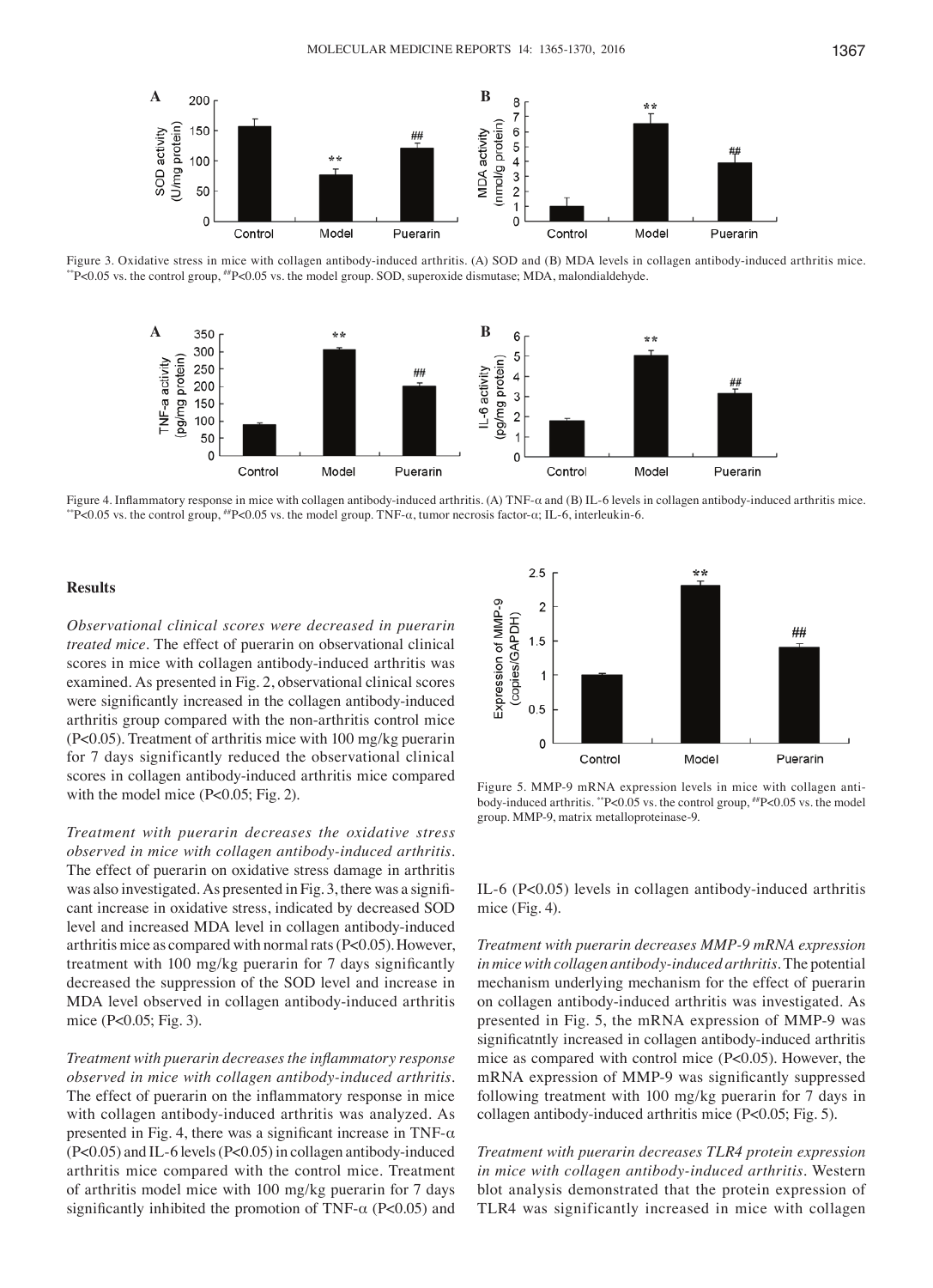

Figure 6. TLR4 protein expression in mice with collagen antibody-induced arthritis. (A) The protein expression of TLR4 demonstrated by western blotting and (B) quantification of TLR4 expression levels in mice with collagen antibody-induced arthritis. \*\*P<0.05 vs. the control group, ##P<0.05 vs. the model group. TLR4, toll-like receptor 4.



Figure 7. Activity of p65-NF-κB in mice with collagen antibody-induced arthritis determined by ELISA. \*\*P<0.05 vs. the control group, ##P<0.05 vs. the model group. NF-κB, nuclear factor-κB.

antibody-induced arthritis, compared with the control group (P<0.05; Fig. 6). Treatment with 100  mg/kg puerarin for 7 days significantly suppressed the increase in TLR4 protein expression levels in collagen antibody-induced arthritis mice (P<0.05; Fig. 6).

*Treatment with puerarin decreases the activity of NF‑κB in mice with collagen antibody‑induced arthritis.* Compared with the control group, collagen antibody-induced arthritis increased the activity of NF-κB (P<0.05; Fig. 7). Treatment with 100 mg/kg puerarin for 7 days significantly reduced the activity of NF-κB in mice with collagen antibody-induced arthritis (P<0.05; Fig. 7).

*Treatment with puerarin decreases the protein expression levels of p‑JAK2 in mice with collagen antibody‑induced arthritis.* A significant increase in the protein expression of p-JAK2 was observed in mice with collagen antibody-induced arthritis (P<0.05; Fig. 8). Administration of 100 mg/kg



Figure 8. Protein expression of p-JAK2 in mice with collagen antibody-induced arthritis. (A) The protein expression of p-JAK2 by western blotting and (B) quantification of p-JAK2 in mice with collagen antibody-induced arthritis. \*\*P<0.05 vs. the control group, ##P<0.05 vs. the model group. p-JAK2, phosphorylated-Janus kinase 2.



Figure 9. Protein expression of p-STAT3 in mice with collagen antibody-induced arthritis. (A) The protein expression of p-STAT3 by western blotting assays and (B) quantification of p‑STAT3 in mice with collagen antibody-induced arthritis. \*\*P<0.05 vs. the control group, ##P<0.05 vs. the model group. p-STAT3, phosphorylated-signal transducer and activator of transcription 3.

puerarin for 7 days significantly suppressed the increase in p-JAK2 protein expression levels in mice with collagen antibody‑induced arthritis (P<0.05; Fig. 8).

*Treatment with puerarin decreases protein expression of p‑STAT3 in mice with collagen antibody‑induced arthritis.*  Furthermore, as presented in Fig. 9, the protein expression of p-STAT3 in mice with collagen antibody-induced arthritis was increased compared with the control group (P<0.05). However, puerarin significantly suppressed the increase in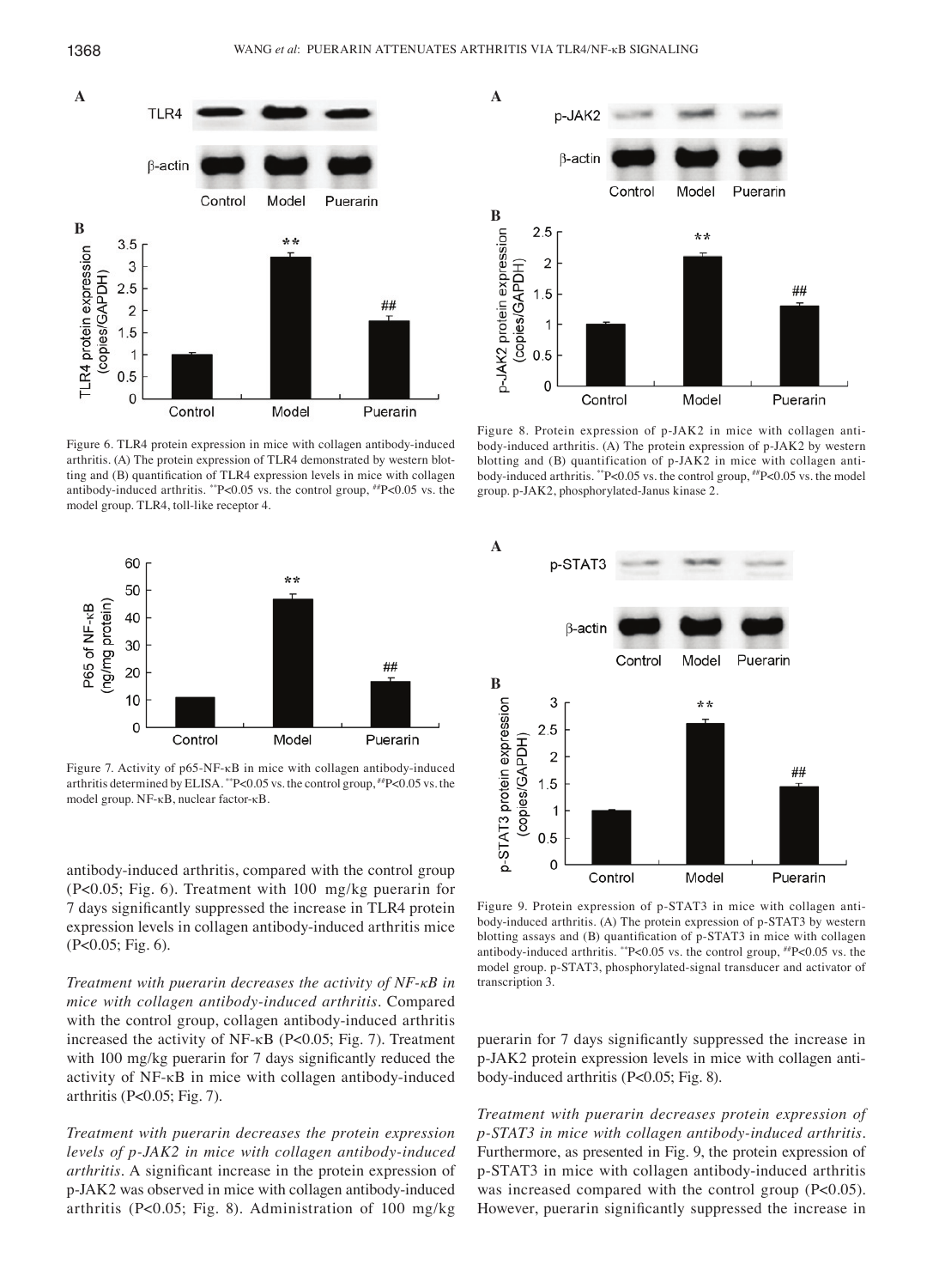p-STAT3 protein expression levels in mice with collagen antibody‑induced arthritis (P<0.05; Fig. 9).

## **Discussion**

RA is a chronic autoimmune disease with pathological features that include proliferation and invasion of synovial membranes, which may form invasive pannus and result in damage to bone and cartilage (14). Frequently used biological agents against B cells, T cells and non‑inflammatory factors are effective in 70% of OA patients, however, other patients continue to struggle disability (15). In the current study, puerarin significantly decreased the observed clinical scores of collagen antibody‑induced arthritis in the model mice (P<0.05).

As an important product of lipid oxidation, MDA is widely used to indicate levels of reactive oxygen species (ROS) lipid oxidation (16). A previous study demonstrated that ROS lipid oxidation in serum and synovial fluid of OA patients is abnormal. SOD is an important enzyme that acts against ROS to decrease oxidative stress (17). Conversion of ROS superoxide anion into hydrogen peroxide, an organism can reduce oxidative damage to the articular cartilage. The glutathione (GSH) system is a key antioxidant (18). The GSH system decreases ROS levels and constitutes glutathione peroxidase, glutathione transferase and glutathione (18). It was observed that puerarin significantly suppressed the decrease in SOD level and increase in MDA level in collagen antibody-induced arthritis mice (each P<0.05).

Inflammatory cytokines are important in the apoptosis of cartilage cells. The genesis and progression of OA is closely associated with cartilage injuries as a result of arthritis (19). When cells are under inflammatory stress or injured, abnormal mechanical stress results in activation of cartilage cells to stimulate macrophages to produce a series of inflammatory mediators. TNF- $\alpha$  is an important in inflammation of whole body and apoptosis of cartilage cells (20). During the pathogenesis of  $OA$ , IL-1 $\beta$  is an important cytokine for the degradation of cartilage matrix and the destruction of articular cartilage. IL-1β is also key in the synthesis and degradation of extracellular matrix of articular chondrocytes. The results of the present study suggest that puerarin significantly inhibits the increase in TNF- $\alpha$  and IL-6 levels in collagen antibody‑induced arthritis mice (P<0.05).

TLRs are transduction receptors of transmembrane signals, they have been observed to be highly conserved in living organisms. They recognize invasive pathogenic microorganisms as a component of the natural immune system and are involved in the initiation and regulation of the immune response (21). Endogenous ligands from pathogenic microorganisms activate and initiate downstream TLR signal transduction pathways in synovial fibroblasts (22). Thus, inflammation-associated cytokines are produced. Previous studies have demonstrated that the expression of TLRs is increased at areas of damage to the cartilage and synovium (23). The signal transduction pathway of TLRs is involved in damage to articular cartilage and synovium, thus, OA may be associated with TLRs and the innate immune response, which is mediated by its downstream signaling pathways (21). In the present study, puerarin significantly suppressed the increase of TLR4 protein expression in collagen antibody‑induced arthritis mice (P<0.05).

Cytokines are micromolecule polypeptides, which transmit signals for, mediate and regulate the immune system and inflammation. The regulation of the immune system depends on the equilibrium of pro-inflammatory cytokines and suppression of inflammatory cytokines. Furthermore, it also depends on the regulation of its signal transduction pathway. JAK/STAT is an important signaling pathway to mediate cytokine signal transduction. The regulation of the JAK/STAT signaling pathway is predominantly manifested by the phosphorylation of its target proteins (24). The phosphorylation of associated proteins and the subsequent signaling cascade magnifies signals, and increased spread and signal mediation is observed. During the development of RA, STAT3 remains in an activated state. Expression levels of p-STAT3 are increased and transmitted into the cell nucleus, which induces transcription of target genes. Via biological effects, including inhibition of apoptosis of fibroblast‑like synoviocytes and the promotion of T cell survival, the inflammatory response may worsen (25). Consequently, a therapy targeting the activity of p-STAT3 may achieve an anti-inflammatory effect (25). In the current study, puerarin significantly reduced NF‑κB activity, and suppressed p-JAK2 and p-STAT3 protein expression levels in mice with collagen antibody‑induced arthritis (all P<0.05). This is consistent with previous studies that demonstrated puerarin attenuates NF-κB activity in rats with chronic alcohol-induced liver injury (26), and suppressed the JAK2/STAT3 signaling pathway in rat non-alcoholic fatty liver disease (27).

In conclusion, the effect of puerarin decreases clinical scoring of arthritis, and inhibits inflammation and oxidative damage in mice with collagen antibody-induced arthritis. A possible underlying mechanism is the inhibition of inflammatory processes via suppressed TLR4/NF-κB and JAK2/STAT3 signaling pathways. The present study also suggests that puerarin may be useful as a novel agent for the treatment of arthritis.

#### **Acknowledgements**

The present study was supported by Zhejiang Chinese Medicine Supporting Project for Young Scientists (grant no. 2008YA010) and the Natural Science Foundation of Zhejiang Province (grant no. LY13H270007).

#### **References**

- 1. Zhong Y, Huang Y, Santoso MB and Wu LD: Sclareol exerts anti-osteoarthritic activities in interleukin-1β-induced rabbit chondrocytes and a rabbit osteoarthritis model. Int J Clin Exp Pathol 8: 2365-2374, 2015.
- 2. Laufer Y and Dar G: Effectiveness of thermal and athermal short-wave diathermy for the management of knee osteoarthritis: A systematic review and meta-analysis. Osteoarthritis Cartilage 20: 957-966, 2012.
- 3. Burrows NJ, Booth J, Sturnieks DL and Barry BK: Acute resistance exercise and pressure pain sensitivity in knee osteoarthritis: A randomised crossover trial. Osteoarthritis Cartilage 22: 407-414, 2014.
- 4. Vaz MA, Baroni BM, Geremia JM, Lanferdini FJ, Mayer A, Arampatzis A and Herzog W: Neuromuscular electrical stimulation (NMES) reduces structural and functional losses of quadriceps muscle and improves health status in patients with knee osteoarthritis. J Orthop Res 31: 511-516, 2013.
- 5. Brouwers H, von Hegedus J, Toes R, Kloppenburg M and Ioan‑Facsinay A: Lipid mediators of inflammation in rheumatoid arthritis and osteoarthritis. Best Pract Res Clin Rheumatol 29: 741-755, 2015.